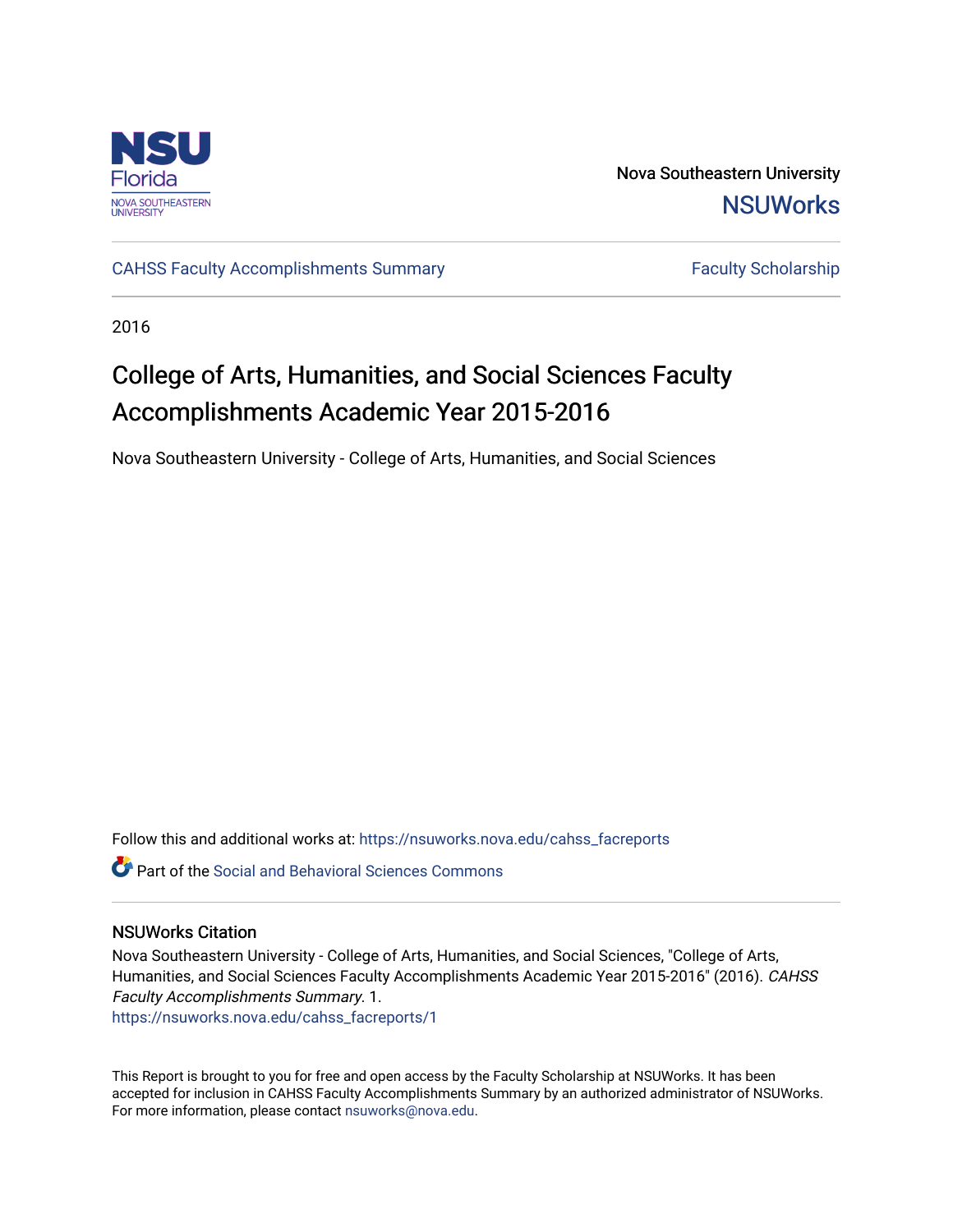

# **CAHSS Faculty Accomplishments Academic Year 2015-2016**

## Community Engagement

Many CAHSS faculty members were involved in various community service projects this past academic year.

**Stephen Andon** started an innovative program for community high school students called Ice Cream University. He will be bringing students to campus, and through community partnerships with Cold Stone Creamery, among others, students will get to make their own ice cream flavor and then set about learning and applying various communication strategies for naming, branding, writing, and marketing their new products.

**Shanti Bruce** presented "Multilingual Writers: Results from a Cross-institutional Research Study" at the Conference on College Composition and Communication in Houston, April 2016. She also presented "Evolving with Multilingual Writers: Results from a Cross-institutional Research Study" at the International Writing Centers Association in Pittsburgh, October 2015. **Marguerite Bryan** did research work on recidivism and civil citations with the Broward Sheriff's Office.

**Kelly Concannon**, along with **Juliette Kitchens**, developed a writing center at a local school for at-risk students. This community partnership brings NSU students to the school for tutoring and mentoring sessions with the students there, which provides learning opportunities for all involved.

**Denise Crammer** helped coordinate a conference featuring Lauren Book.

**Tim Dixon** did numerous community presentations, including a four-part Broward County Library lecture series titled "World Flashpoints" and a lecture on birthright citizenship for the Daughters of the American Revolution.

**Dave Kilroy** gave a lecture in Boston for Omega Psi Phi, the oldest black fraternity. **Elana Lanczi** served on the Board of Directors for Florida Dance Education Organization and organized a masterclass and community discussion with Rennie Harris of Rennie Harris Pure Movement. The masterclass was held at Nova Southeastern University and was funded through the support of Broward County Cultural Affairs. This event was open to the NSU community and dance educators in Broward County and was part of the Broward Dance Initiative. She participated in an audition panel for *Duende* casting, as well as Celebration of Broward 100 years. She was the NSU Faculty Representative at the American College Dance Festival Conference (ACDFA). In March 2016, Elana helped bring twelve undergraduate students to perform at the American College Dance Festival-Southeast Regional Conference held at Emory University.

**Tennille Shuster** served as the co-director of NSU's Gallery 217. She organized and managed 5 gallery exhibitions during 2015-2016, including an exhibition for guest artist Kyoko Matsuyama.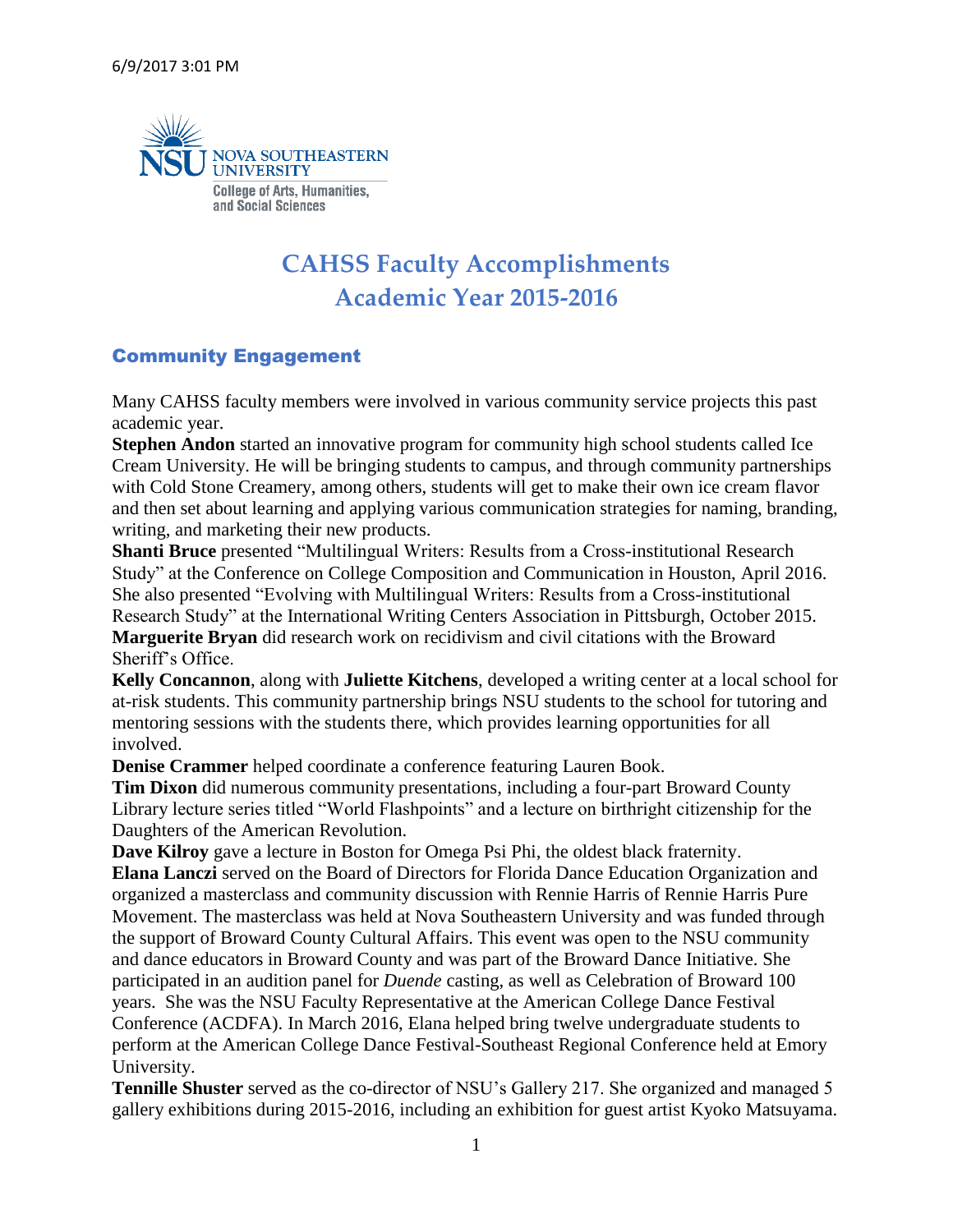She served as a Juror for "On the Edge, A Juried Art Exhibit Showcasing Broward Teen" hosted by the City of Sunrise.

**Augusto Soledade** and **Elana Lanczi** presented and co-organized on-campus dance workshops for over 100 high school students and teachers.

**Augusto Soledade** is also an adjudicator for Young Arts, and he is the founding artistic director and board member of the Brazz Dance Theater, a nonprofit organization whose mission is to bring cultural and artistic awareness to the community through dance concerts, workshops and master classes. Augusto served as a panelist for the Artist Access Grant managed in collaboration by Tigertail Productions and Miami Dade Cultural Affairs. He served as a board member of the Centro Cultural Brasil-USA and as a member of the programming committee of this nonprofit organization whose mission is to bring Brazilian culture to South Florida. He is a member of Dance Convening, organized by Broward Division of Cultural Affairs. He is also part of the Board of Directors of the Florida Dance Education Organization.

#### Sponsored Research and Outreach

**Gary Gershman** conducted sabbatical research on the history of sports rivalry and was awarded the Silberman Seminar Fellowship to do research at the Holocaust Memorial Museum in Washington D.C. **Shelley Green** was awarded the Equine Therapy Grant with FIU. The recidivism rate has dropped from 80% to 10%. Another grant funding a DFT GA for the next school year has been attained. **Juliette Kitchens** worked on a sponsored research project with **Molly Scanlon** and **Claire Lutkewitt. Kara Erolin**, along with **Pei-Fen Li**, are collaborators on a community service grant representing DFT with a community group. **Anne Rambo** developed the PROMISE program with funding from Broward Schools for a graduate assistant to work on student suspension. **Augusto Soledade** is the 2016 Knight Foundation Award winner.

#### **External Grants Awarded**

**Shanti Bruce** received 3 grants. The first was \$2,872 from the National Council of Teachers of English for her project "The Language Repertoires of First-Year Writers: A Cross-Institutional Study of Multilingual Writers," a cross-institutional study designed to produce a rich description of the multilingual backgrounds of students in first-year writing classes. The second was for \$500 from the Southeastern Writing Center Association for her project "SWCA Christine Cozzens Research Grant and Initiative Program" to start a writing center at a local alternative school for at-risk students. The third was the Pearson Publishing Grant/Donation of \$1500 to teach communication skills to high school students.

**Robin Cooper** received \$13,045 from the Tampa VA Foundation for Research & Education for her project "Dissemination of Amputation and Prosthetic Evidenced-based Medicine (DAP-EM)," to enhance the existing Amputee Virtual Environment Support Space (AVESS) virtual infrastructure to provide physical, emotional, and technology-based, evidenced-based health information for individuals with lower and upper limb amputations and the clinicians who serve individuals with an amputation.

**Shelley Green** received \$26,264.66 from FIU, with a subcontract from the Ware Foundation, for her project "Examining Equine Facilitated Psychotherapy (EFP) as a Complement to Standard Care for Foster Youth in Residential Treatment," which examined the effectiveness of a 12-week Equine Facilitated Psychotherapy (EFP) program among youth in foster care.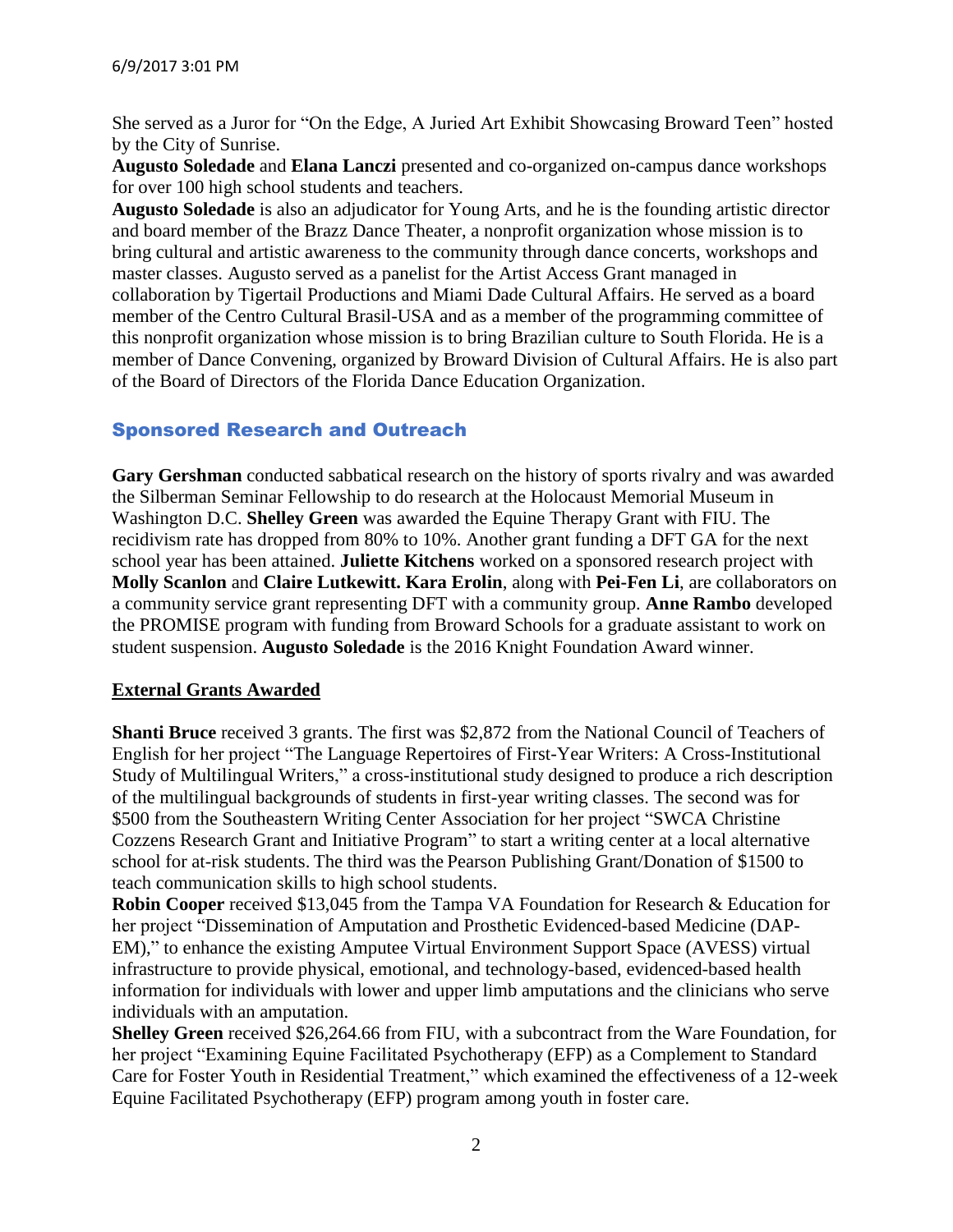**Neil Katz** received \$10,000 from chiResolutions for his project "The Ombudsman in Federal Agencies' Programs and Practices," which provided an analysis of ombudsman offices in Federal Agencies.

**Steven Kurtz** received 3 separate grants. The first was \$960,133 from the Denver Health and Hospital Authorities for his project "Cross National Survey of Pharmaceutical Diversion," which examined how to operate and maintain the Drug Diversion Signal Detection System, which includes collection of basic incidence data on the extent of diversion regarding specific prescription drugs through a network of Pharmaceutical Diversion Investigators within the law enforcement and regulatory agencies across the United States and its territories. The second grant was \$93,963 from Denver Health and Hospital Authorities for his project "Cross National Survey of Pharmaceutical Diversion," to develop, implement, operate and maintain the Canadian Drug Diversion Signal Detection System, to be located in Ontario, Canada. The third one was \$2,639,609 from the US DHHS NIH-National Institute on Drug Abuse (NIDA) for his project "A Self -Assessment Intervention for Young Adult Polydrug Users at Risk for HIV," for HIV/Aids and other infectious diseases research.

**Maria Levi-Minzi** received \$20,000 from Broward House/SAMHSA for her project "Evaluation of SAMHSA Targeted Capacity Expansion Program: Substance Abuse Tx for Minorities at highrisk for HIV," a program evaluation of a SAMHSA funded program.

**Maria Levi-Minzi** and Romer Ocanto received \$537,249 from the US DHHS - Health Resources and Services Administration for their project "Postdoctoral Training in General, Pediatric and Public Health Dentistry and Dental Hygiene" for the training of postdoctoral fellows in pediatric and public health dentistry and dental hygiene.

**Molly Scanlon** received \$5,322 from the National Council of Teachers of English for her project "Faculty Identity Construction through Language," which was an investigation of the experiences of new faculty during their first three years of employment.

**Gregory Simco** received \$525,000 from the US Department of Education for his project "Hispanic/Latino and Low Income Student Success in Computing and Engineering" to provide

STEM Education for Hispanic Students.

**Star Vanguri** received \$3,410 from the National Council of Teachers of English for her project "The Effects of Explicit Instruction on Sentence Fluency and Style," which was a multiinstitutional study of the effects of explicit instruction on sentence fluency and style.

**Angela Yehl** received 2 grants. The first was \$20,000 from United Way of Broward County for her project "Center for Veterans Assistance" for NSU to provide mental health services. The second was \$40,000 from United Way of Broward County for her project "Program Evaluation of UWBC's Mission United," a program evaluation of United Way of Broward County's Mission.

The campus leadership recognized the grant recipients at the October 2015 NSU External Funding Reception, with appreciation for all the innovative, cross-disciplinary efforts. From the celebratory proceedings:

Shanti Bruce, Ph.D., College of Arts, Humanities, and Social Sciences *Sponsored by National Council of Teachers of English* 

Mance Buttram, Ph.D., College of Arts, Humanities, and Social Sciences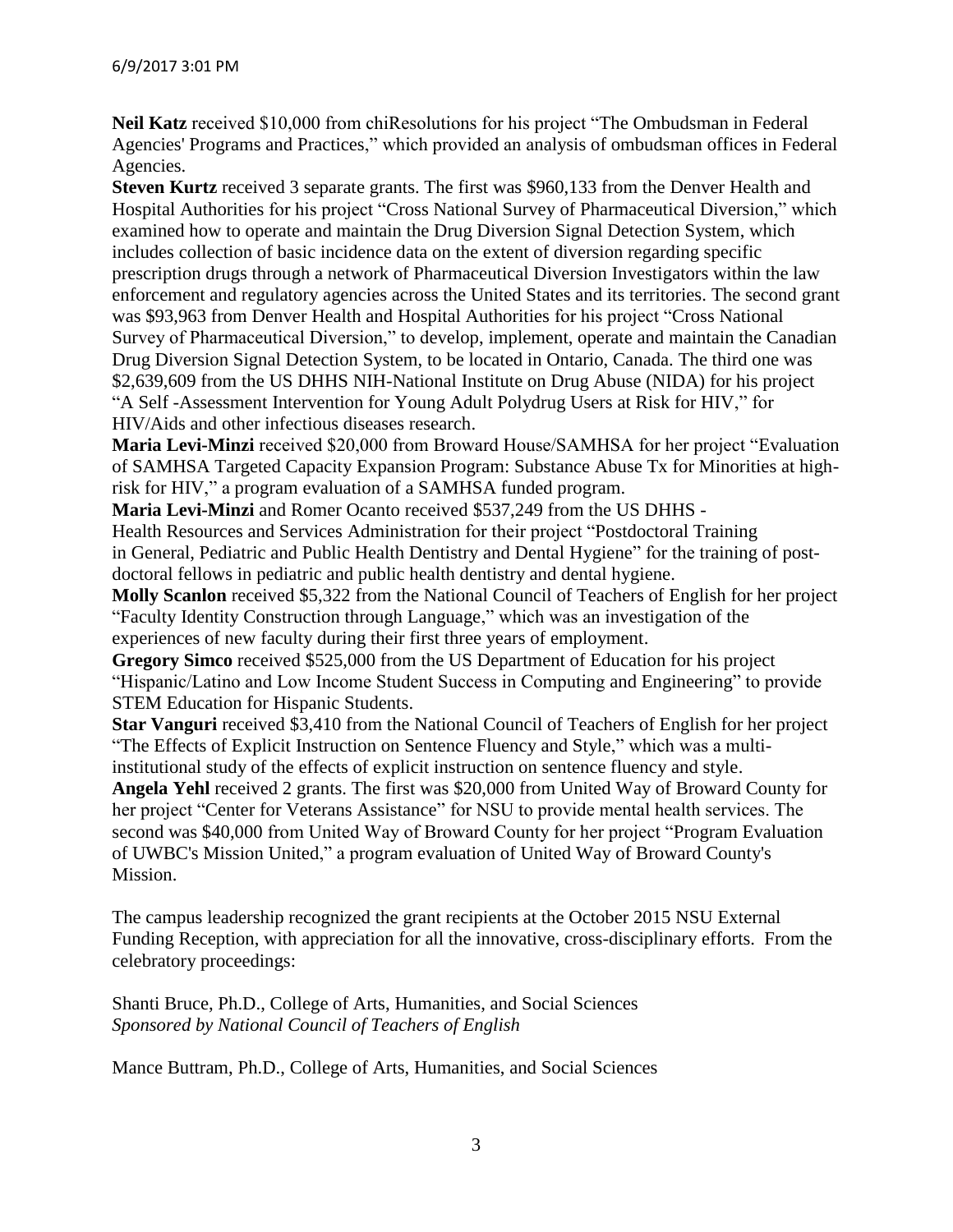*Sponsored by the U.S. DHHS NIH – National Institute on Drug Abuse and Sponsor's name withheld*

Robin Cooper, Ph.D., College of Arts, Humanities, and Social Sciences *Sponsored by the U.S. DHHS – Agency for Healthcare Research and Quality*

Juliette C. Kitchens, Ph.D., College of Arts, Humanities, and Social Sciences *Sponsored by the National Council of Teachers of English* 

Steven P. Kurtz, Ph.D., College of Arts, Humanities, and Social Sciences *Sponsored by the U.S. DHHS NIH – National Institute on Drug Abuse and Sponsor's name withheld* 

Maria A. Levi Minzi, M.A., College of Arts, Humanities, and Social Sciences *Sponsored by Broward House, Inc.* 

Claire E. Lutkewitte, Ph.D., College of Arts, Humanities, and Social Sciences *Sponsored by the National Council of Teachers of English* 

Molly J. Scanlon, Ph.D., College of Arts, Humanities, and Social Sciences *Sponsored by the National Council of Teachers of English* 

Star M. Vanguri, Ph.D., College of Arts, Humanities, and Social Sciences *Sponsored by the National Council of Teachers of English*

Angela Yehl, Psy.D., College of Arts, Humanities, and Social Sciences *Sponsored by the United Way of Broward County*

#### **Internal Grants Awarded**

**Jacquelyn Browne** received \$10,000 for her project "Encore! Encore! Inspiring Boomers to explore their purpose, passion and productivity to connect with their Encore Life," a program evaluation of a conference to determine its impact on attitudes of aging and interest in participating in this new vision of civic engagement.

**Mance Buttram** received \$12,946 from NSU-PFRDG for his project "Informal Markets for Antiretroviral Medications Used for HIV Prevention."

**Marcelo Castro** received \$9,996.00 from NSU-QOL for his project "Broward Sheriff's Office Civil Citation Project: A Program Evaluation."

**Alexia Georgakopoulos** received \$10,000 from Quality of Life-NSU for her project "Supporting Literacy and Peace Education: A Community Partner Mentorship Program," the purpose of which was to design and deliver a model of a mentoring-based program, while encouraging children to like reading and peace education, which could lead to a sustainable program that can be delivered to children.

**James Hibel** received \$9,983 from NSU-PFRDG for his project "Neurophysiological Changes" during Narrative Therapy Conversations."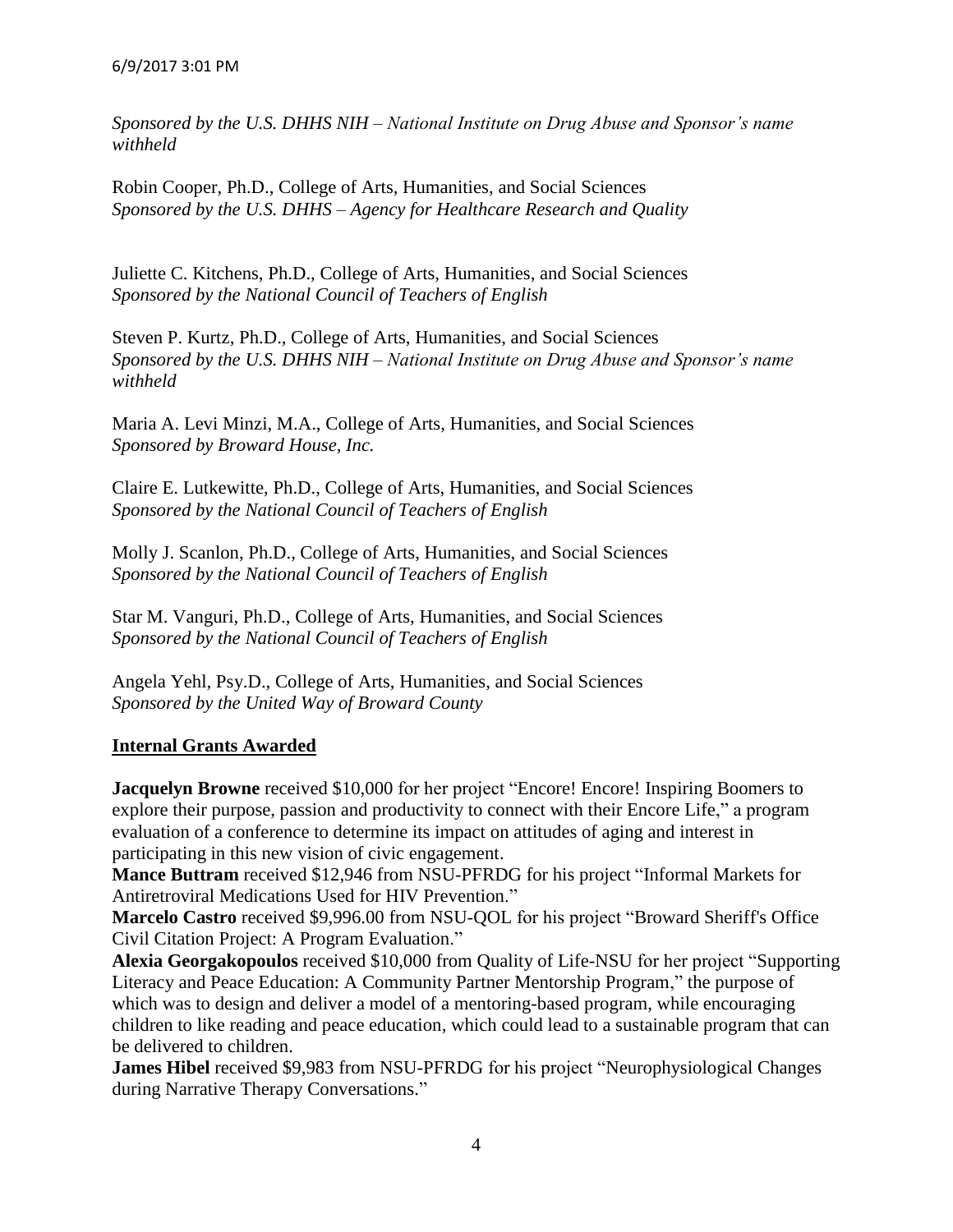**Arlene Gordon** (consultant) and Joann Kleier received \$10,000 from NSU-QOL for their project "A Community-Based, Inter-Professional Diabetes Self-Management Education Project." **John Miller** received \$14,733 from NSU-PFRDG for his project "Improving Access to Mental Health Care and Counseling Services for Families" to provide Brief Family Therapy. **Maribel Del Rio-Roberts** received \$9,968 from NSU-QOL for her project "An Analysis of the *Watch me Grow Mommy*-and-Me Group for Children at-Risk-or Diagnosed with Autism."

#### Peer-Reviewed Articles and Creative Works

**Tennille Shuster** participated in Al-Mutanabbi Street Starts Here, an international traveling exhibition at The Jaffe Center for Book Arts, Boca Raton, Florida, October 2014 to January 2015.

**Augusto Soledade** & **Elana Lanczi** directed the National Water Dance, the Fall Dance Concert, and the Festival of Student Works Dance Showcase.

**Vicki Toscano** published articles in *Pace Law Review* and the *International Journal of Feminist Approaches to Bioethics*.

# Pedagogical Innovations

**Arlene Gordon** developed a webinar service to train mental health professionals in solution focused therapy. **Shelley Green** trained students and others in equine therapy, and she collaborated with the HPD Anesthesiology department to train their residents and students. **Molly Scanlon** created innovative courses that involved taking students to the NSU Museum of Art; she also taught a videoconference course in an effort to bring students together from various campuses. **Mary Hope Schwoebel** brought students to participate in a crisis and conflict simulation sponsored by the City of Fellsmere, Florida, the U.S. Army, Company A/436th Civilian Affairs Battalion, Operation Hope of Greater Florida, Inc. and the American Red Cross of South Florida. The exercise provided students with an experiential learning opportunity where they utilized negotiation, mediation, team-building, cross-cultural and other skills learned in their degree programs in a variety of crisis and conflict contexts.

## Campus-Community Dialog Facilitators

**Joyce Avotri** and **Eileen Smith-Cavros** undertook very interesting research in Ghana, which they presented at the CAHSS Intellectual Conversations: "Healthcare, Negotiation, and Power in Agate, Ghana: 'All I Need is Help to do Well'." [http://nsuworks.nova.edu/far\\_fls/ay2015-](http://nsuworks.nova.edu/far_fls/ay2015-2016/lectures/6/) [2016/lectures/6/](http://nsuworks.nova.edu/far_fls/ay2015-2016/lectures/6/)

**Nelson Bass** gave a presentation as part of the CAHSS Intellectual Conversations: "Truth to Power: Examining Neoliberalism in Chile from a Critical Perspective." [http://nsuworks.nova.edu/far\\_fls/ay2015-2016/lectures/2/](http://nsuworks.nova.edu/far_fls/ay2015-2016/lectures/2/)

**Mike Caldwell** facilitated the Campus Diversity Dialogs.

**Tim Dixon** gave a presentation as part of the CAHSS Intellectual Conversations:

"An Examination of the Myths Surrounding Undocumented Peoples in America, and the Ethics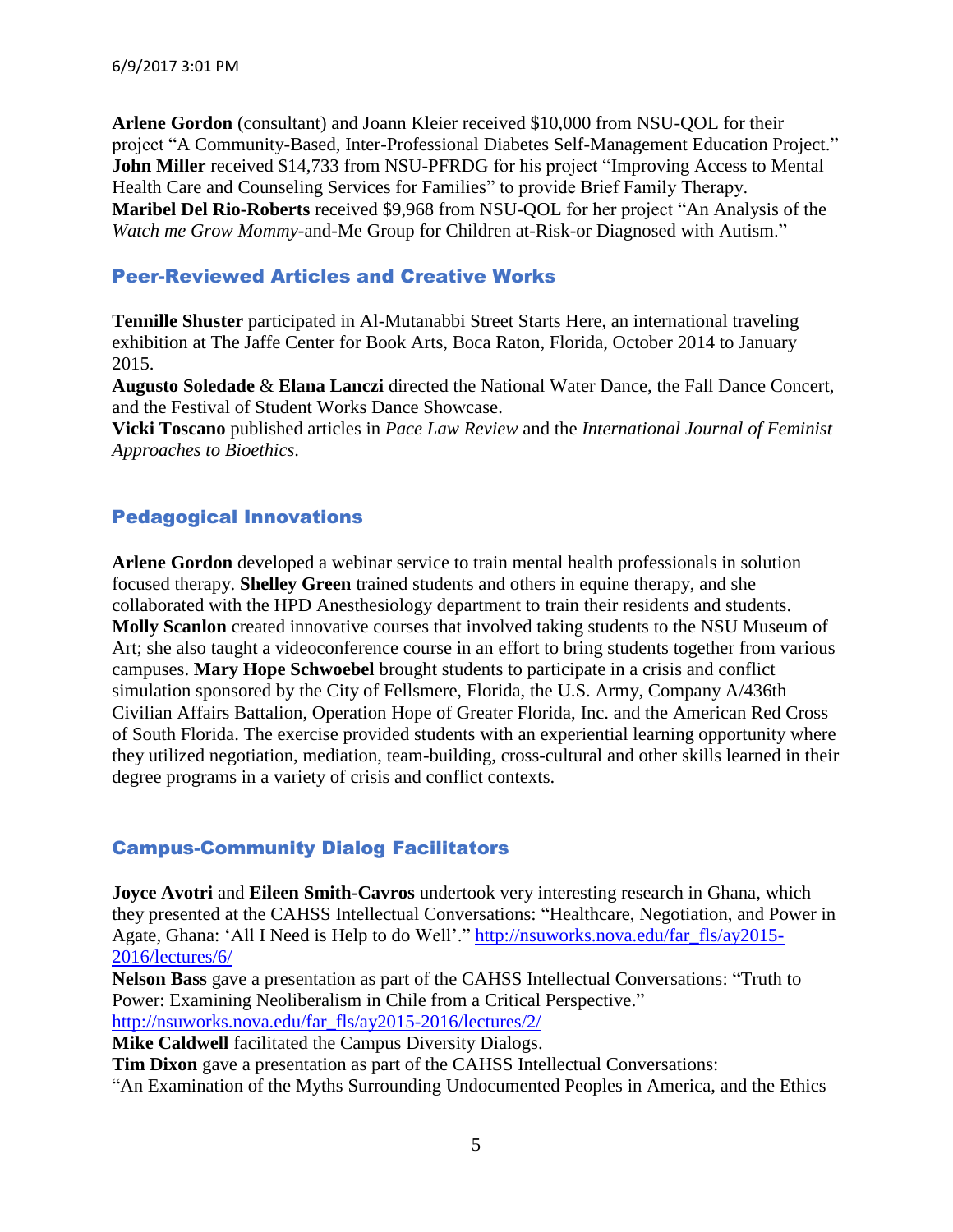of Immigration Reform in the U.S. Government." [http://nsuworks.nova.edu/far\\_fls/ay2015-](http://nsuworks.nova.edu/far_fls/ay2015-2016/lectures/5/) [2016/lectures/5/](http://nsuworks.nova.edu/far_fls/ay2015-2016/lectures/5/)

**David Kilroy** gave a presentation as part of the CAHSS Intellectual Conversations: "Remembering the 1916 Rising: Truth and Power in Historical Commemoration." [http://nsuworks.nova.edu/far\\_fls/ay2015-2016/lectures/7/](http://nsuworks.nova.edu/far_fls/ay2015-2016/lectures/7/)

**Stephen Levitt** gave a presentation as part of the CAHSS Intellectual Conversations: "Average German Citizens speak Truth to Power." [http://nsuworks.nova.edu/far\\_fls/ay2015-](http://nsuworks.nova.edu/far_fls/ay2015-2016/lectures/1/) [2016/lectures/1/](http://nsuworks.nova.edu/far_fls/ay2015-2016/lectures/1/)

**Kate Waites** collaborated with the NSU Museum of Art on a lecture.

#### Student Organization Advisors and Mentors

**Elena Bastidas** served as Faculty Advisor for the CAHSS Graduate Student Government Association: <http://cahss.nova.edu/sa/index.html>

**Nelson Bass** is the faculty advisor for the Nova International Relations Association (NIRA)- Model UN Team. He took 10 students to the Southern Regional Model United Nations Conference; he also organized the annual NSU Model UN high school competition. **Chris Burnett** developed the Bowen Club.

**Tim Dixon** was the Faculty Advisor for the Mock Trial Team & Phi Alpha Delta (professional law fraternity).

**Kara Erolin** brought the MFT Honor Society, a chapter of Delta Kappa, the International Marriage and Family Therapy Honor Society, to NSU, developing and becoming the faculty advisor that has promoted students coming together, engaging in a common MFT focus, and sharing expertise with them.

**Suzanne Ferriss** was the faculty advisor to Sigma Tau Delta, the English honor society. **Megan Fitzgerald** worked with students on the school newspaper, the communication honor society, and brought conferences to the NSU campus.

**Jessica Garcia-Brown** started, and now oversees, the Paralegal BS program and the Honor Society.

**Augusto Soledade** and **Elana Lanczi** served as faculty mentor and advisor to student choreographers.

**Richard Toumey** continued to provide writing assistance to graduate students in the Writing Center in both residential and online formats.

## Books and Book Chapters

**Steven Alford** and **Suzanne Ferriss** wrote a book titled *An Alternative History of Bicycles and Motorcycles: Two-Wheeled Transportation and Material Culture* (**Tennille Shuster** did the cover design).

**Shanti Bruce,** along with Ben Rafoth**,** edited the books *Tutoring Second Language Writers*. Logan, UT: Utah State University Press, 2016 and *Tutoring*

*Second Language Writers*. Logan, UT: Utah State University Press, 2016. They also wrote "El Centro de Competencias de la Comunicación and the Fraught Status of English." A chapter in the book *Tutoring Second Language Writers*.

**Jim Doan** and **Barbara Brodman** published a co-edited collection: *The Supernatural Revamped: From Timeworn Legends to Twenty-First-Century Chic*.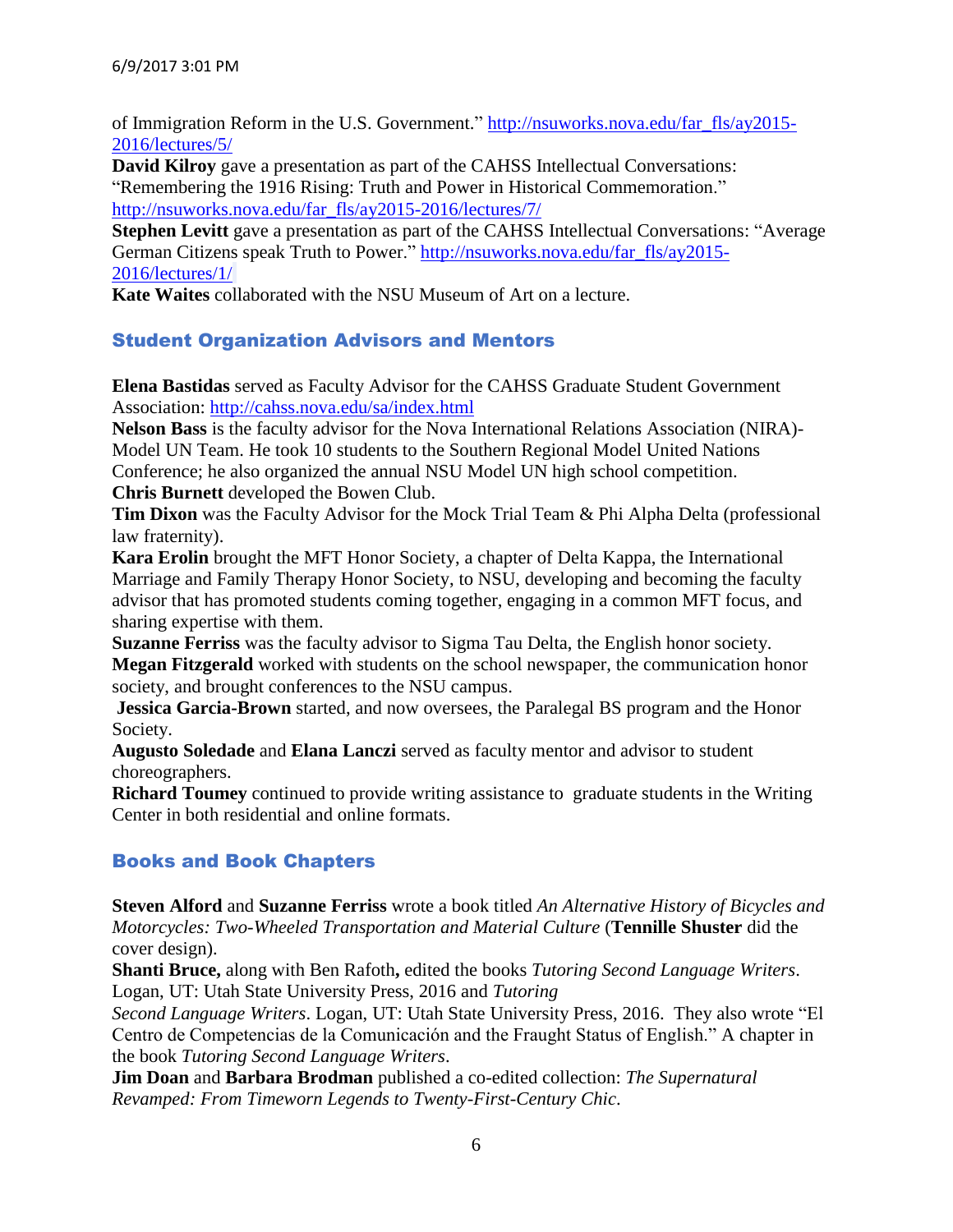**Darren Hibbs** wrote a chapter titled "Philosophers & Demons" in the collection *The Supernatural Revamped*. **Ben Mulvey** wrote a book chapter titled "Animal and Human Friendships in Film" in *Who's Talking Now*. **Andrea Shaw Nevins** wrote a chapter titled "The Haunting of a Nation" in the collection *The Supernatural Revamped*.

**Star Vanguri** published a book titled *Rhetorics of Names and Naming*.

## Awards and Recognitions

30 Years of Service: **David McNaron** 25 Years of Service: **Suzanne Ferriss, Stephen Levitt, Anne Rambo** 15 Years of Service: **Timothy Dixon, Gary Gershman** 10 Years of Service: **Jacquelyn Browne, Jessica Garcia, David Kilroy Andrea Shaw Nevins, Eileen Smith-Cavros, Vicki Toscano** 5 Years of Service: **Mance Buttram, Kelly Concannon, Cheryl Duckworth, John Miller, Star Vanguri**

#### **STUEYS** G. Nelson Bass, Faculty of the Year Nominee from CAHSS.

**American Express OHR Recognition Award** Suzanne Ferriss, Kara Erolin, David Kilroy, Molly Scanlon, Eileen Smith-Cavros, Tennille Shuster, and Urszula Strawinska-Zanko.

#### **2016 Southeastern Writing Center Association Achievement Award** Shanti Bruce

#### Academic Promotions

**Shanti Bruce** to Full Professor **Robin Cooper** to Associate Professor **Cheryl Duckworth** to Associate Professor **Claire Lutkewitte** to Associate Professor **Andrea Shaw Nevins** to Full Professor **Star Vanguri** to Associate Professor

#### Leadership in Academic Societies and Professional Associations

**Bertha Amisi** was an invited speaker at the African United Council Conference (AUC) in Orlando. The AUC is a nonprofit organization with the mission of supporting African refugees. **Kevin Dvorak** served as the president of International Writing Centers Association. **Elana Lanczi** served on the Florida Dance Education Organization Board of Directors. **Honggang Yang** served as the president for the Council of Chinse American Deans and Presidents (2014-2016).